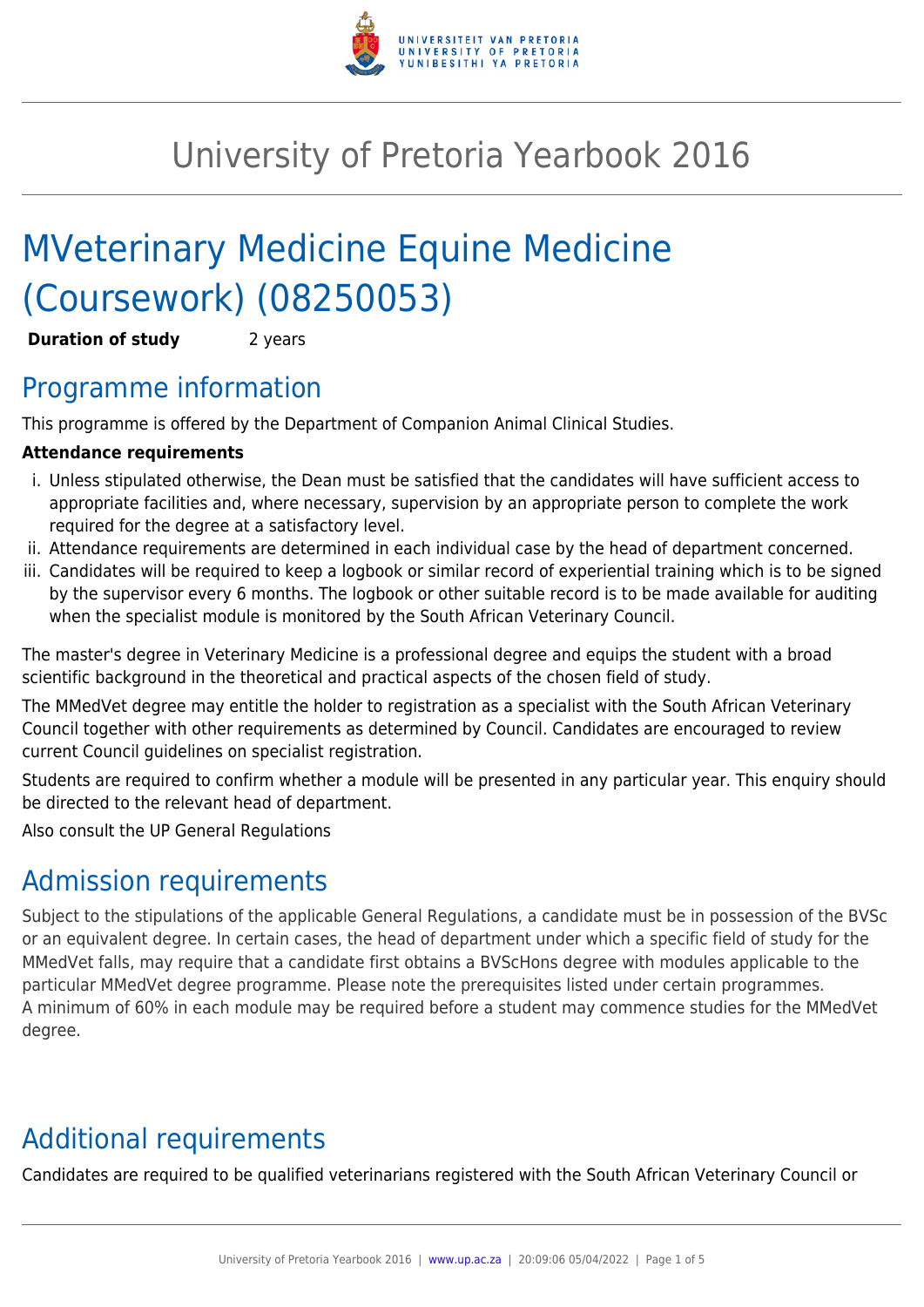

authorized by the South African Veterinary Council and to work in the field of specialization under supervision of an approved supervisor for the required duration at a facility approved for this purpose.

The number of students that can be admitted to the MMedVet degree programme annually depends on the training capacity of a department, the number of specialists appointed and the number of available posts.

### Other programme-specific information

#### **Specific prerequisites for the programme:**

BVScHons with the following modules:

FSL 787 Physiology

and three of the following

- CHV 704 Surgery: Horses
- DIM 783 Radiology: Horses
- DIM 784 Non-radiological diagnostic imaging of horses
- FAK 877 Clinical pharmacology
- GEN 703 Equine medicine
- KPA 701 Clinical pathology
- KPA 702 Clinical pathology
- OFM 700 Ophthalmology

### Examinations and pass requirements

Also consult the applicable General Regulations.

- i. The examination(s) in the specialist field of study may only be taken from the end of the second year of study onwards.
- ii. The nature and duration of the specialist module's examination(s), which will test fully the theoretical knowledge as well as the practical skills of the student, is determined by the head of department in which the chosen field of study is offered.
- iii. A minimum examination mark of 50% is required in each of the theoretical and practical and oral sections of the specialist module.
- iv. Students who intend applying for membership of a specialist college abroad later on, should bear in mind that many of these colleges require a final mark of at least 60% for admission.

## Research information

#### **Mini-dissertation**

Also consult the General Regulations.

- i. A student must submit a mini-dissertation, which deals with the particular field of specialization.
- ii. A mini-dissertation is based on a research project or related research projects (which need not be original), planned and written down by the student within the theme of the chosen specialization. (Assistance with statistical processing, applied specialised procedures, etc. is allowed, but must be acknowledged.) The student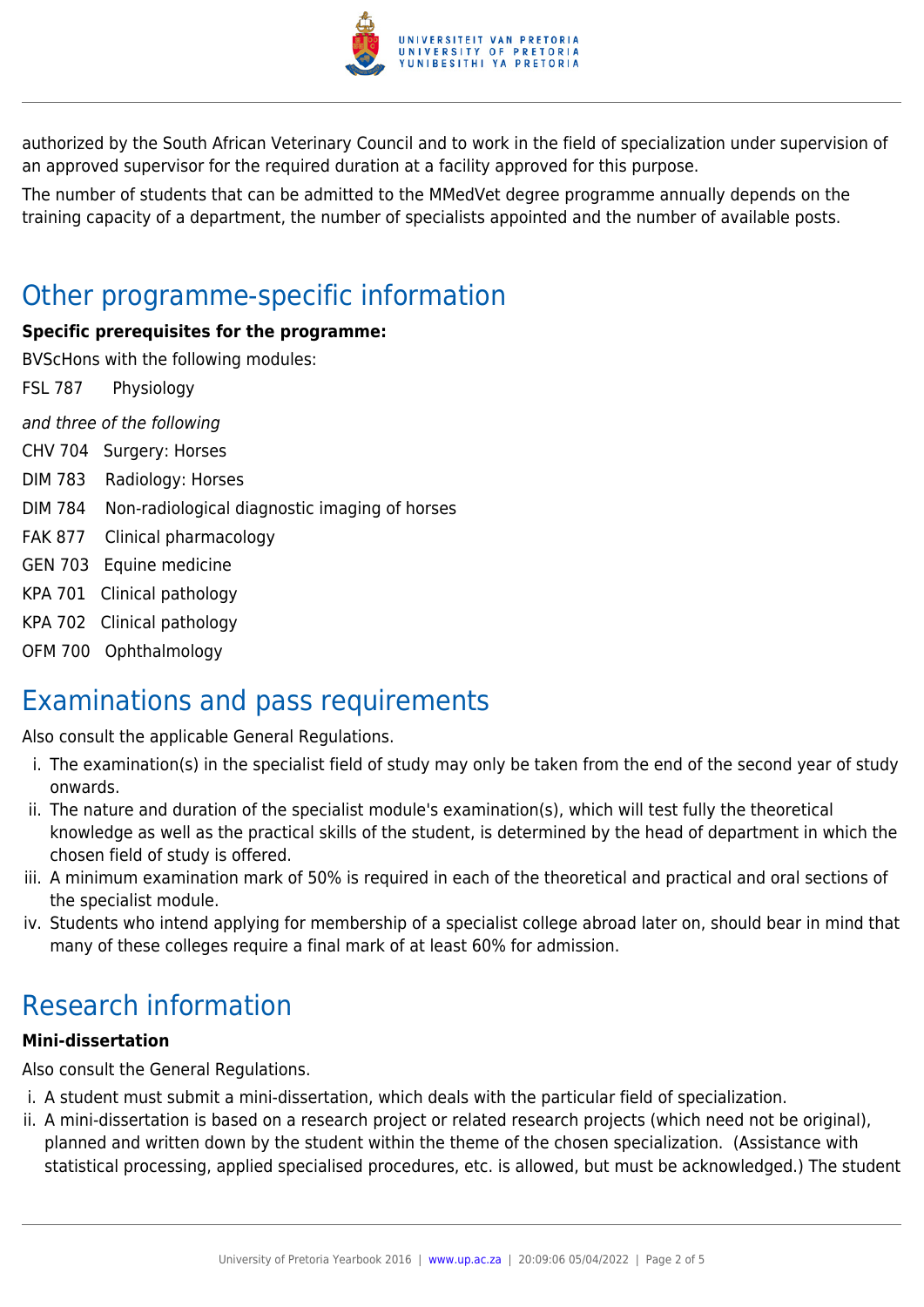

may use appropriate research done previously, to add to the writing of the mini-dissertation.

Earlier, related publications by the student may be bound with the mini-dissertation, but may not substitute the complete text of the mini-dissertation. Publications that are submitted, must be rounded off by means of an extensive introduction, materials, and information concerning methods and a discussion of the results. The mini-dissertation will be evaluated by an external examiner, who may not necessarily attend the final examination.

iii. The average of the separate marks awarded by all the examiners, constitutes the final mark for the minidissertation. The minimum pass mark is 50%. A student who has failed may be permitted by the Dean, on the recommendation of the head of department concerned, to submit an amended mini-dissertation for final adjudication.

### Pass with distinction

In order to obtain the degree with distinction, a minimum final mark of 75% is required for the field of specialization and the mini-dissertation.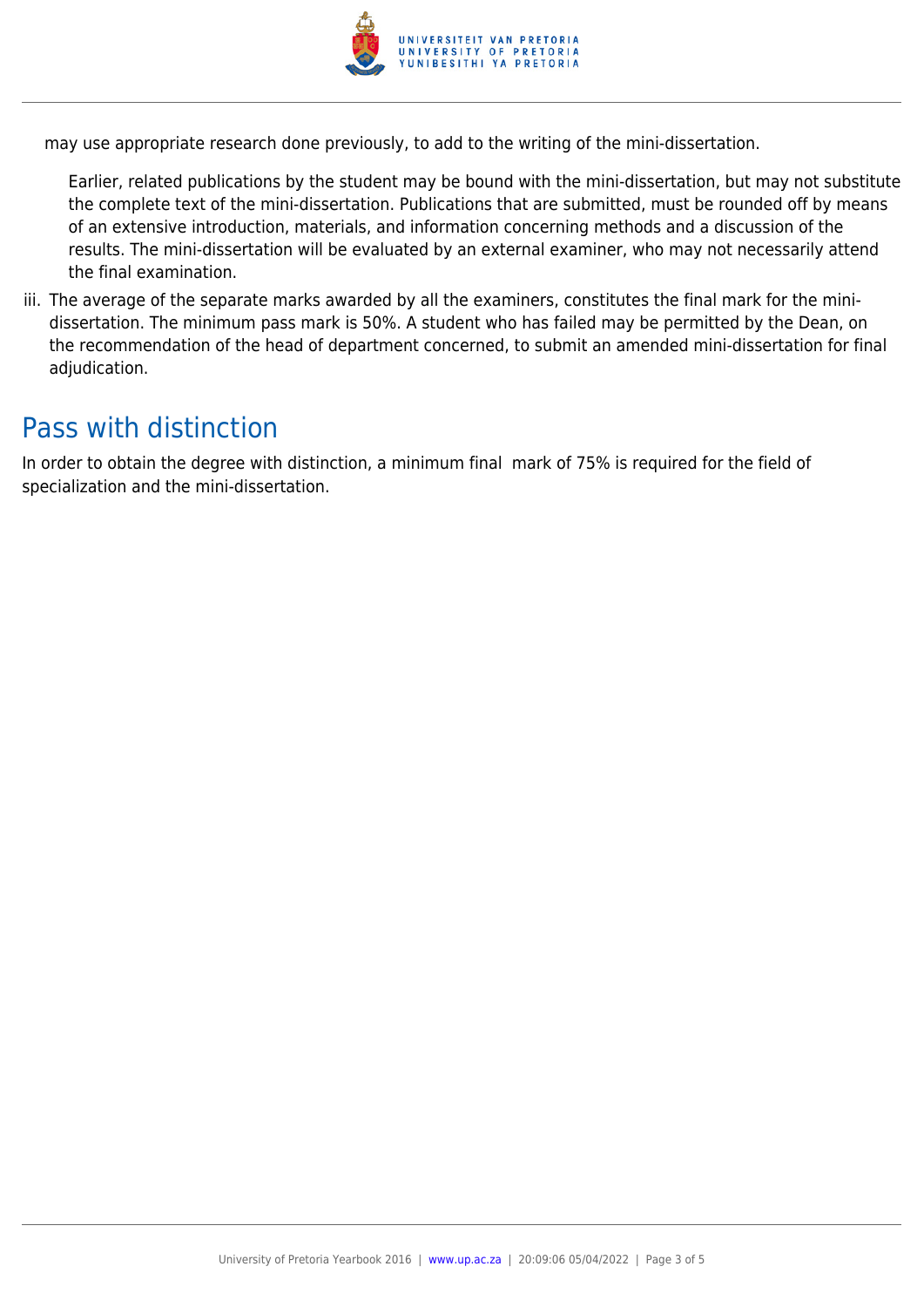

### Curriculum: Year 1

**Minimum credits: 499**

#### **Core modules**

#### **Equine medicine 802 (GEN 802)**

| <b>Module credits</b>         | 400.00                                                                                                                         |
|-------------------------------|--------------------------------------------------------------------------------------------------------------------------------|
| <b>Prerequisites</b>          | BVScHons with FSL 787 and three of the following: CHV 704, DIM 783, DIM 784,<br>FAK 877, GEN 703, KPA 701, KPA 702 or OFM 700. |
| Language of tuition           | English                                                                                                                        |
| <b>Academic organisation</b>  | <b>Companion Animal Clin Studies</b>                                                                                           |
| <b>Period of presentation</b> | Year                                                                                                                           |
|                               |                                                                                                                                |

#### **Module content**

Advanced training in organ, metabolic and deficiency diseases of equines. Pathophysiology, diagnostic and treatment methods are emphasised.

#### **Mini-dissertation: Equine medicine 892 (GEN 892)**

| <b>Module credits</b>         | 90.00                                                                                                            |
|-------------------------------|------------------------------------------------------------------------------------------------------------------|
| <b>Prerequisites</b>          | FSL 787 and three of the following: CHV 704, DIM 783, DIM 784, FAK 877, GEN<br>703, KPA 701, KPA 702 or OFM 700. |
| Language of tuition           | English                                                                                                          |
| <b>Academic organisation</b>  | Companion Animal Clin Studies                                                                                    |
| <b>Period of presentation</b> | Year                                                                                                             |

#### **Research methodology 812 (VRM 812)**

| <b>Module credits</b>         | 9.00                      |
|-------------------------------|---------------------------|
| Language of tuition           | English                   |
| <b>Academic organisation</b>  | Vet Sc Dean's Office      |
| <b>Period of presentation</b> | Semester 1 and Semester 2 |

#### **Module content**

A web-based introductory module in research methodology that includes planning and undertaking a research project or clinical trial, collecting and analysing data, scientific writing, and enabling preparation and presenting of a research protocol.